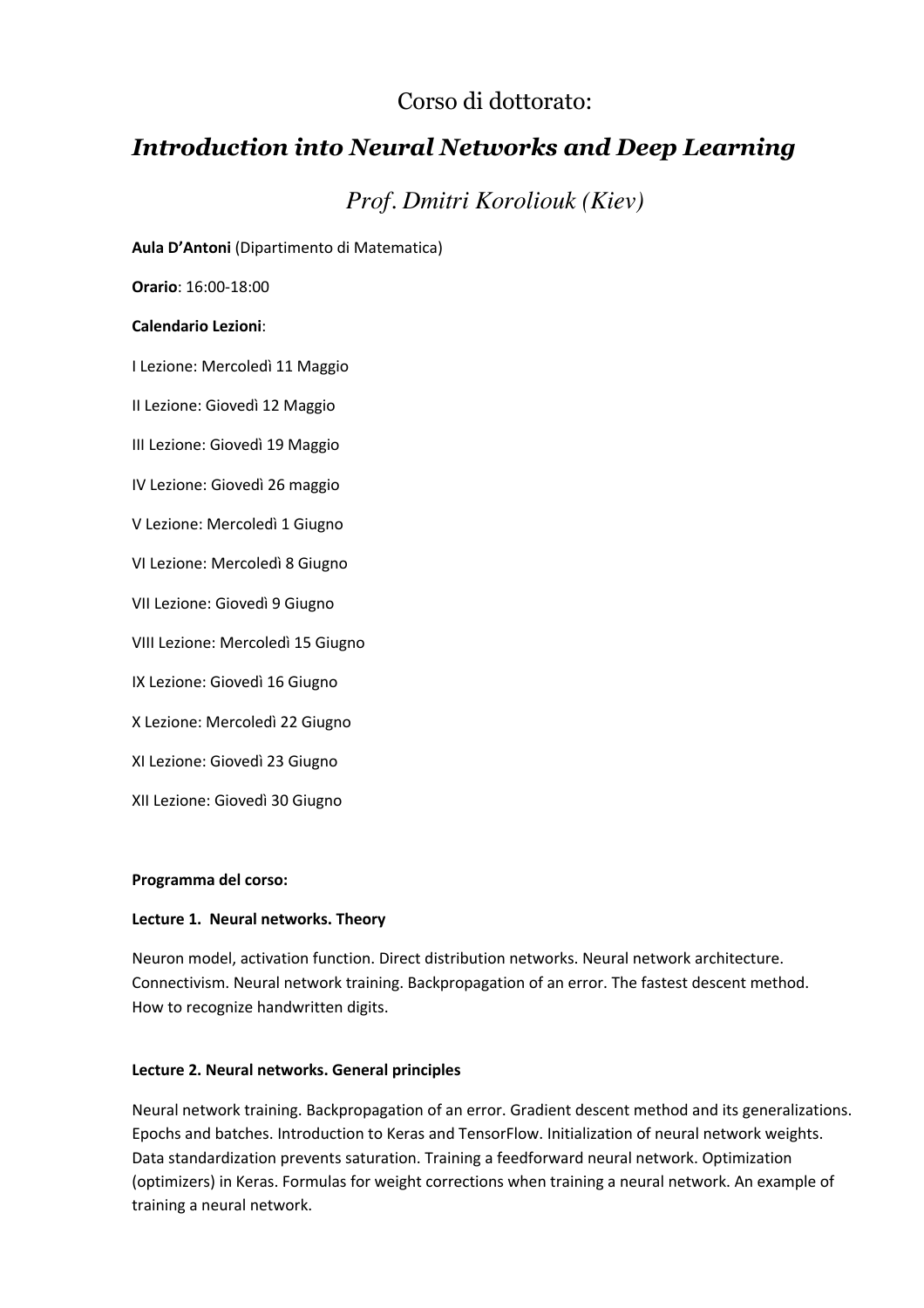## **Lecture 3. Training of neural networks in Keras. Part 1**

An example of training a neural network. Quality criteria in Keras. Initialization of neural network weights in Keras.

## **Lecture 4. Training of neural networks in Keras. Part 2**

Neural networks for forecasting. Reducing the forecasting problem to a regression problem. Forecasting series with a seasonal component.

### **Lecture 5. Deep Learning**

Image recognition. Haar cascade to highlight the face in the picture. Convolutions. Convolution layers. Padding. Stride. Pooling. Dropout and decorrelation. Additional training of neural networks. Example: handwritten digit recognition, 1st solution.

### **Lecture 6. Deep learning. Regularization**

Example: handwritten digit recognition, 2nd solution. Augmentaiton. VGG-16 neural network architecture. Regularization, its purpose. Regularization in linear regression analysis. Normal equations of linear regression analysis. Adding a regularization term to normal equations. The special role of a free member. Example: polynomial approximation of points. Sample validation. Variants of the regularization term (ridge regression, lasso, elastic net). Why Lasso allows you to reduce the number of predictors.

### **Lecture 7 XGboost**

Theoretical substantiation of the method. An example of solving a problem in Python using XGboost. Unbalanced samples. Precision, Recall. Informativeness of variables (Importance). Selection of parameters in XGboost.

# **Lecture 8 XGBoost. Factor Analysis, Principal Component Analysis**

Selection of parameters in XGboost. GridSearch for selection of parameters. Factor analysis. Problems solved with the help of factor analysis.

# **Lecture 9 Factor Analysis, Principal Component Analysis s (continued).**

Mathematical models of principal component analysis and factor analysis. Interpretation of factors. Example of factor analysis in Python. Factor loads, factor labels, their interpretation. Rotation factors.

# **Lecture 10 Factor Analysis, Principal Component Analysis. SVD (Singular Value Decomposition)**

Example of factor analysis in Python. Mathematical model of SVD decomposition. SVD decomposition and principal component analysis. SVD decomposition as a basis for latent semantic analysis (LSA). SVD decomposition of a data matrix containing gaps. Simon'a Funk's method. SVD decomposition when building a recommender system.

# **Lecture 11 Calibration of classifiers**

Features of using SVD decomposition (Singular Value Decomposition) for data with a large number of gaps. Calibration of classifiers. Isotonic regression. Platt calibration.

#### **Lecture 12 AUC, ROC curves. Logistic regression**